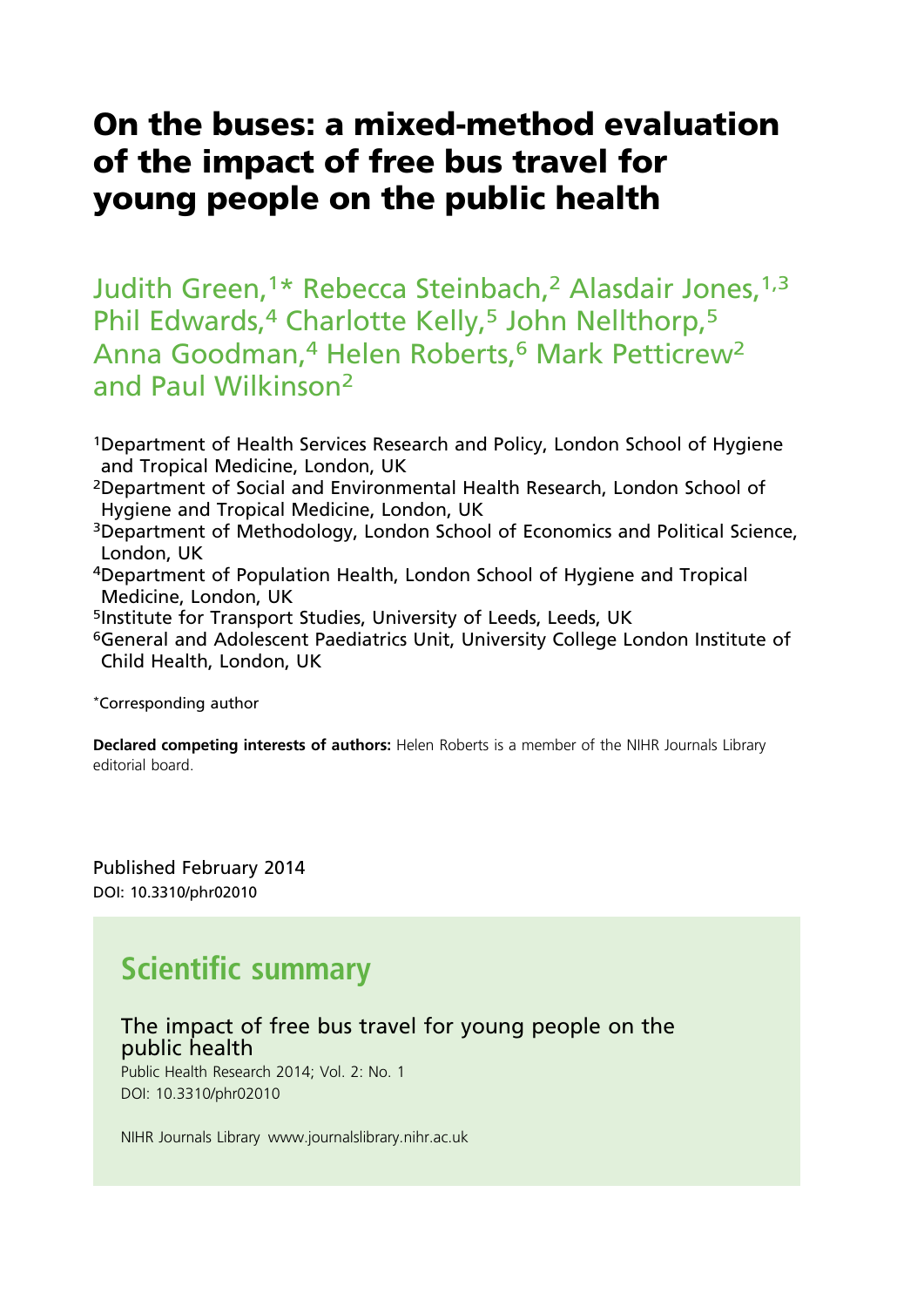# Scientific summary

### Background

Despite a rising interest in transport and health among public health professionals there is a lack of robust evidence on the public health impact of transport interventions. In September 2005, London introduced a policy granting young people aged < 17 years access to free bus and tram travel. A year later this policy was extended to people aged < 18 years in education, work or training. The free bus travel intervention was part of a broader environmental strategy in London to reduce private car use, but its primary aim was to decrease 'transport exclusion', and ensure that transport costs did not deter access to goods, services, education and training opportunities for young people. We would expect that this would increase health, as transport access is linked to well-being. However, an intervention that aims to change the travel patterns of such a large segment of the population may very well have other health effects. These may include young people walking less often or less far, and thus taking less exercise (but also reducing risk of pedestrian injury), or being more exposed to minor crime and assault as they travel further for longer distances. Free bus travel for young people might also reduce access other age groups have to transport if, for instance, the buses become too full or older people are intimidated.

There are real challenges in evaluating the impact of large-scale transport interventions in complex environments. The causal pathways by which transport interventions might affect transport mode choice and therefore health are currently poorly understood; transport interventions occur at the same time as other changes so it can be difficult to assess how far the intervention has caused any changes in health outcomes and in complex environments there are often no obvious comparison or 'control' areas to help contextualise changes. In the absence of randomised controlled trial (RCT) evidence (generally not possible with large transport interventions) there is a real need to develop robust observational methods to evaluate potential health impacts. Free bus travel provides a case study for using 'natural experiments' to develop the evidence base on transport and health, and for exploring how far existing data sets can be used to evaluate policy interventions.

## Aims

This study aimed to evaluate the impact of free bus travel on public health, using a mixed-method design, and to assess the economic costs and benefits of the scheme. Our specific aims were to:

- $\bullet$  provide empirical evidence for the impact of this intervention on key health behaviours and outcomes (e.g. injuries, active travel) for young people
- explore the effects on the determinants of health (e.g. access to education and training)
- identify the effects of increased young people's access to bus travel on older citizens
- develop and apply methods for economic assessment, and
- contribute to the development of methods to strengthen causal inference in non-randomised designs.

## **Methods**

To assess these health effects of free bus travel we drew on three main sources of data: qualitative data, quantitative data and literature reviews.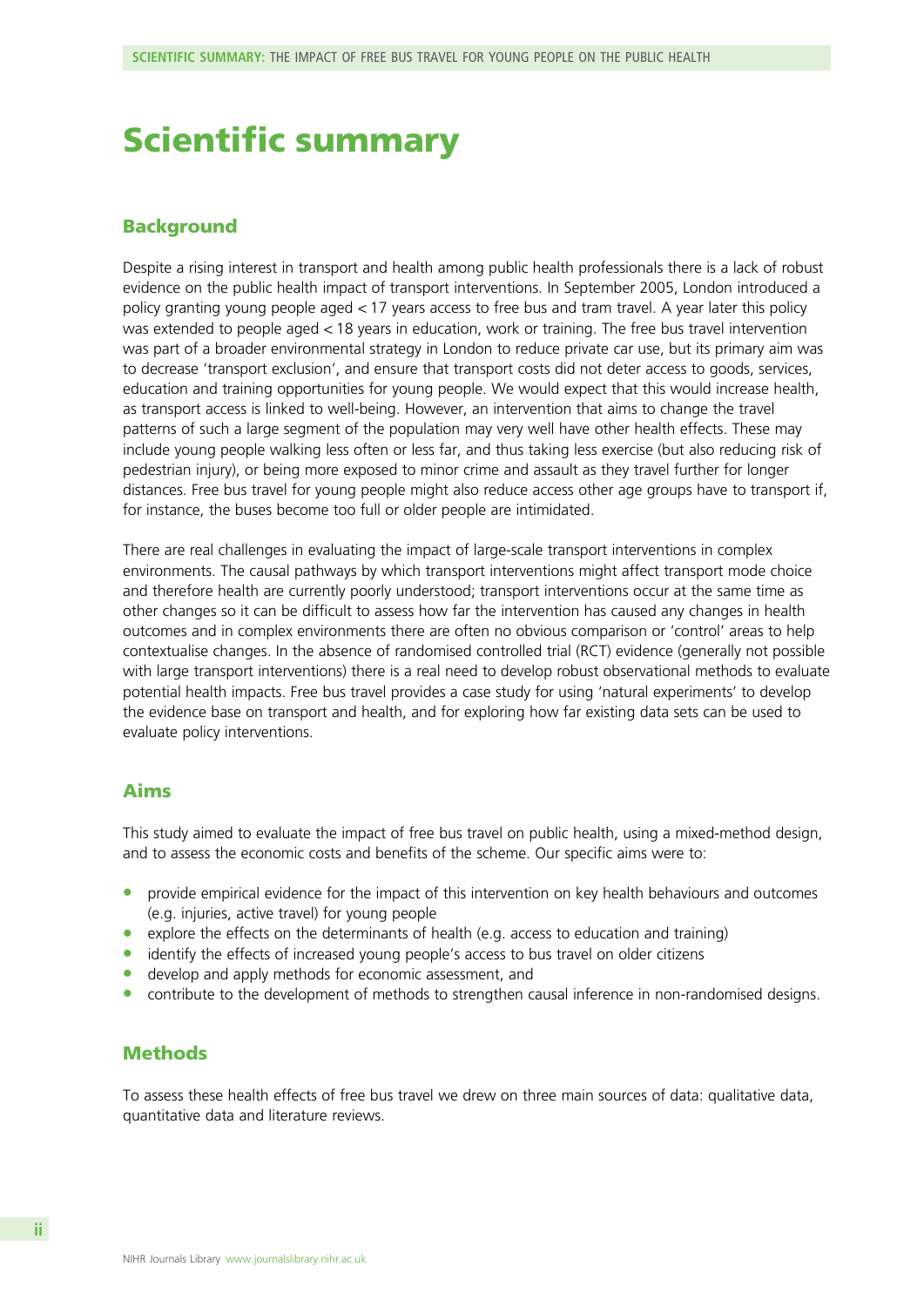#### Qualitative data

We interviewed 119 young people and 47 older citizens from a range of backgrounds to find out how they experience transport, and the ways in which they feel that access and use influences their health and well-being. We spoke to participants in focus groups (66 young people, 18 older citizens) and individual or paired interviews (53 young people, 29 older citizens). Participants were largely selected from four areas of London, chosen to represent two outer London boroughs (Havering and Sutton) and two inner London (Islington, and Hammersmith and Fulham) with a range of transport availability.

Questions focused on generating stories by asking about modes of travel to and from main daytime destination, and in the evenings and at weekends; experiences, benefits and disadvantages of different transport modes and experiences of interactions with others when travelling.

Transcripts and notes were analysed qualitatively, drawing on techniques from the constant comparative method, including detailed open coding of early segments of data, close attention to comparisons within the data (for instance in comparing young people's accounts in stories and in addressing direct questions) and context (e.g. in comparing accounts in focus groups and interviews).

#### Quantitative data

We used a number of different routine data sources to measure as robustly as possible the overall impact of free bus travel for young people on the transport patterns of young people, the transport patterns of older citizens and the incidence of road traffic injuries and assaults in young people.

We estimated changes in travel patterns using the London Area Transport Survey (LATS) (2001) and London Travel Demand Survey (LTDS) (2005–8). These surveys sampled 30,000 households in 2001 and 8000 households annually since 2005 across London. In every sampled household each person aged > 5 years is asked to complete a 1-day travel diary to record the start, interchanges (e.g. change from bus to train) and end of every journey made on that day.

We estimated changes in road traffic injuries using the STATS19 Road Accident data set (2001–9), the official data set of death and personal injuries from road traffic collisions that occur on the public highway in the UK.

We estimated changes in the incidence of assaults using Hospital Episode Statistics (HES) (2001–9). We identified hospital admissions due to assaults using the International Classification of Diseases, Tenth Edition (ICD-10; external causes of morbidity and mortality codes X85–Y09).

Our analysis compared the pre–post intervention changes in outcomes (travel patterns, injuries, assaults) in a population affected by free bus travel (young people aged 12–17 years) with the change seen in a population not affected by the intervention, adults aged 25–59 years.

#### Literature reviews

We drew on the transport studies literature on evaluating the costs and benefits of transport strategies to examine the costs and benefits of this policy, from the perspectives of the economy, environment and society. We conducted a systematic review of prospective studies of the health benefits of active travel.

### **Results**

### What effect has the scheme had on use of bus travel by young people in London?

In the context of rising levels of bus use in London, there was no quantitative evidence that the scheme itself had increased the number of journeys with the bus as the primary mode, or the number of kilometres travelled by bus by young people compared with adults. However, these had gone up overall

© Queen's Printer and Controller of HMSO 2014. This work was produced by Green et al. under the terms of a commissioning contract issued by the Secretary of State for Health. This issue may be freely reproduced for the purposes of private research and study and extracts (or indeed, the full report) may be included in professional journals provided that suitable acknowledgement is made and the reproduction is not associated with any form of advertising. Applications for commercial reproduction should be addressed to: NIHR Journals Library, National Institute for Health Research, Evaluation, Trials and Studies Coordinating Centre, Alpha House, University of Southampton Science Park, Southampton SO16 7NS, UK.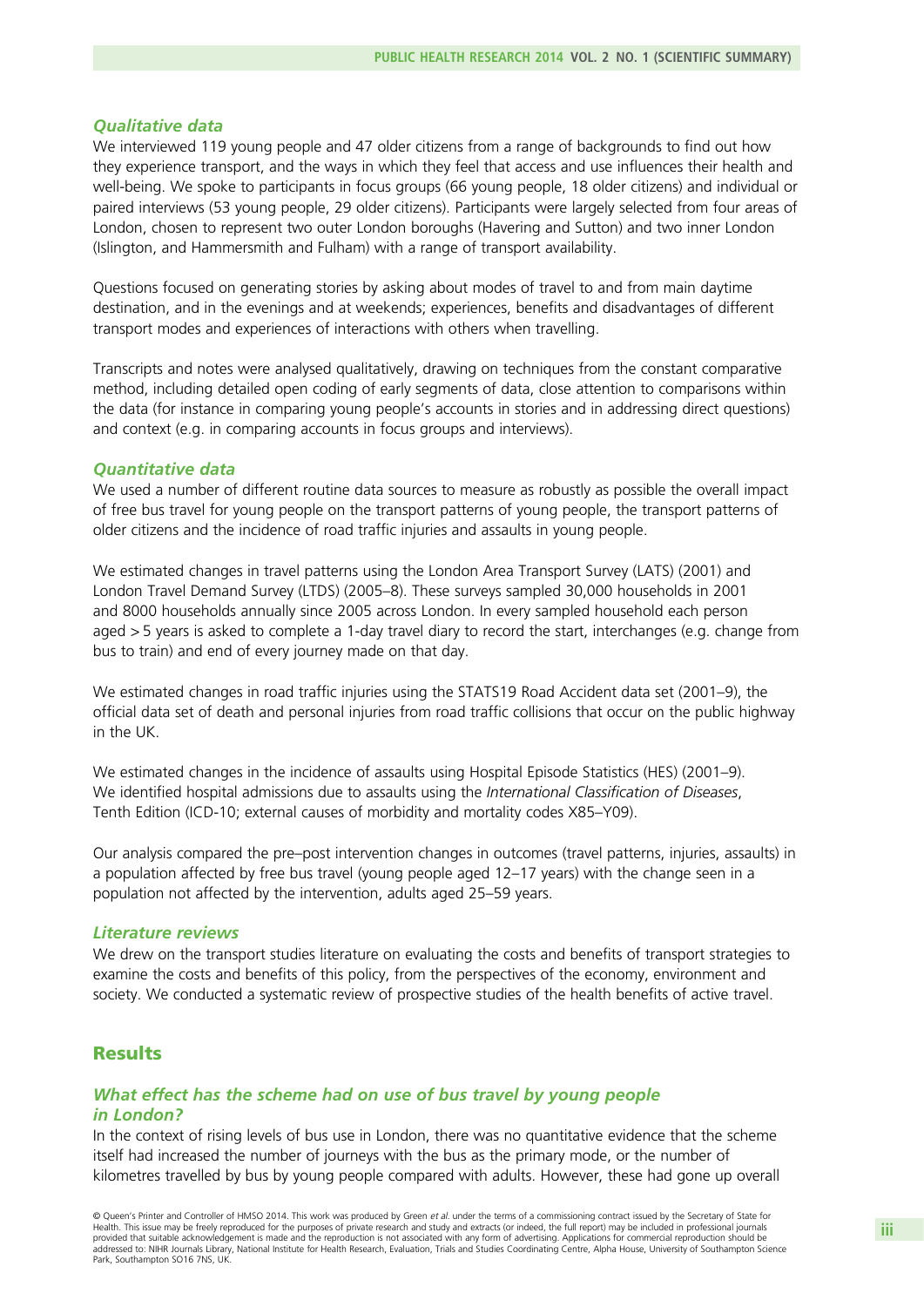for both groups, and the number of short journeys travelled by bus had risen. The qualitative data provided some evidence that, because the scheme was both cost free to young people at the point of use and universal, it contributed to bus travel becoming the 'default' mode for many journeys and buses becoming a key site of social activity for young people.

#### What impact has the scheme had on active travel?

Although the number of journeys with walking as a main mode decreased, there was little evidence that overall levels of active transport had reduced, in part because bus travel entails some walking, and the scheme had generated additional journeys. Few journeys are made by bicycle in London, and compared with adults (for whom cycling rates had gone up), young people were cycling less after the introduction of free travel. Young people's accounts suggested that cycling was not, in general, considered a candidate transport mode, but we do not know whether or not this has changed since the introduction of free travel. On balance, then, it is difficult to attribute changes in cycling to the introduction of free bus travel, although reasonable to suggest that free bus travel for all would militate against other attempts to increase cycling rates.

#### Has the scheme fostered sustainable transport?

The quantitative data indicated that journeys by car declined in both adults and children, but it is difficult to attribute these changes to the scheme rather than other interventions over the same period. Qualitative evidence suggested that in outer London in particular, free bus use had displaced some car journeys. The qualitative data suggested that although young people still expected to learn to drive as a rite of passage to adulthood, bus use had been 'normalised' by the intervention such that it was not seen as a transport mode of last resort.

#### What impact has the scheme had on safety?

We assessed the associations between the scheme and road traffic injuries and assaults. We identified a relative reduction in road traffic injuries which was consistent with the mode changes observed (i.e. a reduction in car occupancy and in cycling). Against a background decline in road traffic injury (RTI) rates, the decline seen in 12- to 17-year-olds was greater, primarily reflecting declines in car and cycling injuries after the introduction of the free bus travel scheme.

Quantitative evidence indicated that assaults in young people had risen compared with adults in London and with the national population of young people. However, the increase predated the introduction of free bus travel. Qualitative evidence suggested that for most young people, the risks associated with travel were to some extent mitigated by free bus travel, which allowed 'practice journeys'; a contingency plan for avoiding getting stranded and (for girls) a perceived safer alternative to walking.

#### Has the scheme reduced social exclusion?

Quantitative data suggested a rise in the number of journeys to school or work after the scheme was introduced, but no evidence of a flattening of the socioeconomic gradient of travel for educational purposes. Qualitative data suggest that transport exclusion is not a barrier for young people in London. For those able to use the bus service, the scheme has ensured that all can access education, training and the social opportunities essential for social inclusion. For young people with disabilities, however, buses represented a barrier to, rather than a facilitator of, social inclusion.

Although we could not directly measure the effect of the scheme on young people's well-being, the qualitative data suggested a number of benefits from increased bus use for young people, including increased ability to be independently mobile, increased control over their travel, and fostering a feeling of 'belonging' to London. These are difficult to quantify, but confidence, independence and a sense of belonging make an important contribution to young people's well-being.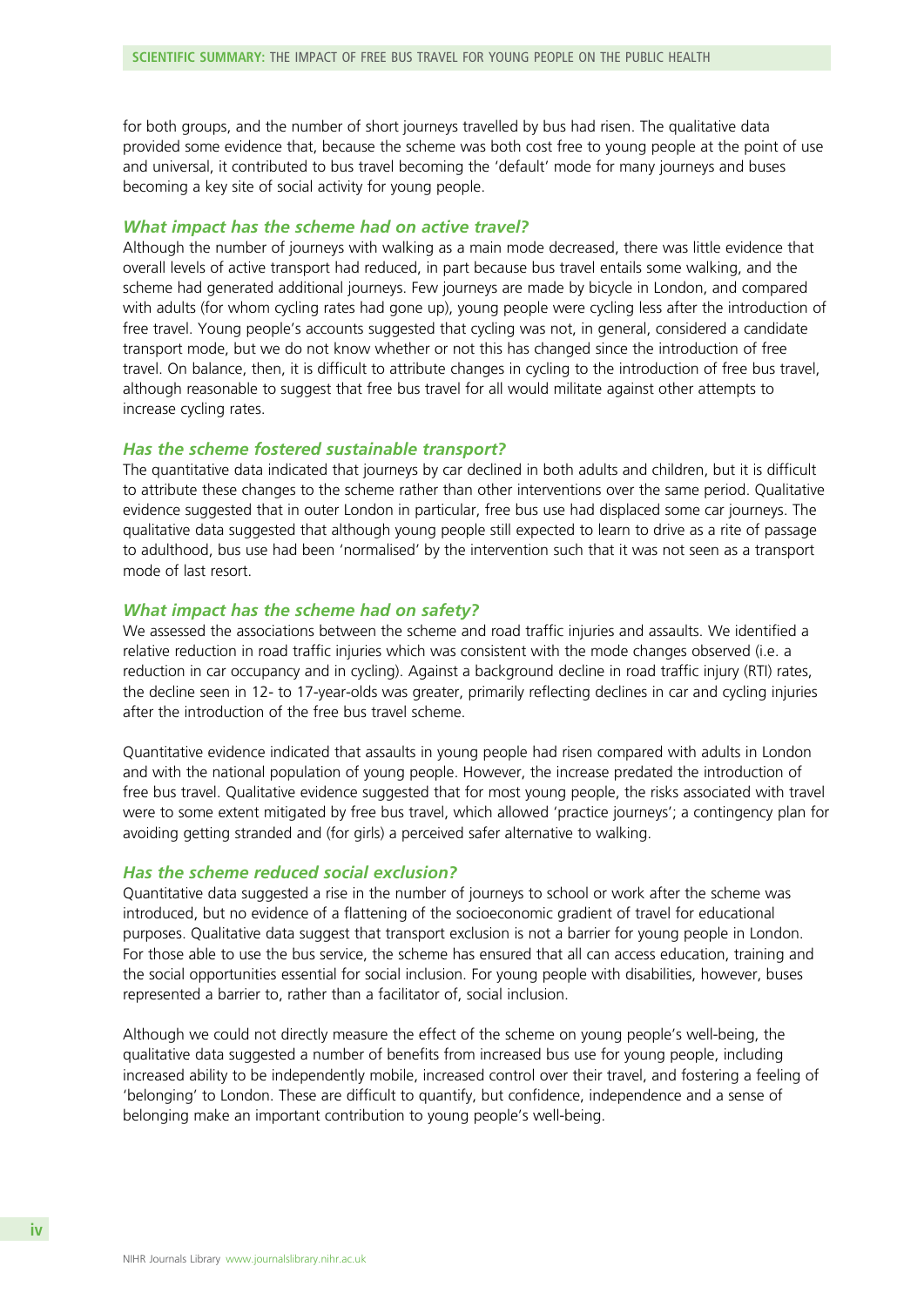#### Has the scheme displaced older people from buses?

There was no quantitative evidence that young people's free travel had displaced older citizens from the buses. The qualitative data suggest that older citizens often preferred to travel at non-school (and non-commuter) times for reasons of comfort and convenience, but did not experience young people as a constraint on their travel behaviour.

#### Does the scheme represent value for money?

From the perspective of the cost–benefit framework and representative year 2009, the policy has reduced road traffic casualties, increased bus travel and reduced car travel while not reducing levels of active travel in the city. In the base case the monetised benefits have substantially outweighed the costs, providing what the Department for Transport (DfT) considers 'high' value for money.

## **Conclusions**

To address some of limitations in quasi-experimental designs, we have integrated quantitative and qualitative evidence as part of a multimethod approach to build up an assessment of public health impacts of free bus travel in an iterative way, and assessed these in the light of the broader changes that happened in London, particularly the growth of bus transport. The intervention is best conceptualised as 'universal free travel for young people in the context of an efficient and accessible bus network'. Our findings suggest this intervention has had the following implications for public health:

- The most significant implications of the free travel scheme for the public health of young people and London as a whole may be on young people's well-being, which is difficult to measure. The free bus travel scheme offered different possibilities for young people to travel together; it opened up the bus network as a place for sociability, and enabled both the opportunities to enact 'independence' and the opportunities to develop skills in independent travel.
- **•** There are mixed implications for physical exercise. We did not identify strong evidence of a negative impact on distances walked, given that the scheme appeared to generate new trips, and replaced some more 'passive' car travel. However, we also found no evidence of a beneficial effect. Cycling was not considered a candidate mode of transport for young people, and had declined relative to adults, though from a low base.
- The scheme has removed one important contributor to transport exclusion for young people: transport costs. This is an important condition for social inclusion, but the experiences of young people with disabilities suggested it is not a sufficient condition in the absence of an accessible bus network.
- In the context of a good bus system, the scheme contributes to the 'normalisation' of bus travel, which has been identified as an important precondition of decreased dependence on cars for transport.

To further our understanding of how transport interventions such as this contribute to health, the determinants of health and health inequalities, the following are research priorities:

- 1. Our systematic review identified a paucity of robust research on the health impacts of increasing the amount of 'active transport' in the population, despite promising cross-sectional evidence that those who do more walking and cycling are healthier. Intervention studies are urgently needed to improve the evidence base in this area.
- 2. One policy driver of this intervention was the desire to inculcate 'healthier' travel habits among young people, and reduce future car dependence. It is not known, however, how far transport mode choices in adolescence are maintained into adulthood, or how far mode changes achieved in interventions are maintained long term. More research from cohort studies is needed on the maintenance of transport mode change habits, and more qualitative research on the role of driving in young adulthood.
- 3. This study has suggested that, in London, where bus travel has been 'normalised', bus travel does not carry the stigma associated with it reported in other research. This suggests that an important influence on transport mode choice is the cultural associations of those modes. As these are likely to vary across

<sup>©</sup> Queen's Printer and Controller of HMSO 2014. This work was produced by Green et al. under the terms of a commissioning contract issued by the Secretary of State for Health. This issue may be freely reproduced for the purposes of private research and study and extracts (or indeed, the full report) may be included in professional journals provided that suitable acknowledgement is made and the reproduction is not associated with any form of advertising. Applications for commercial reproduction should be addressed to: NIHR Journals Library, National Institute for Health Research, Evaluation, Trials and Studies Coordinating Centre, Alpha House, University of Southampton Science Park, Southampton SO16 7NS, UK.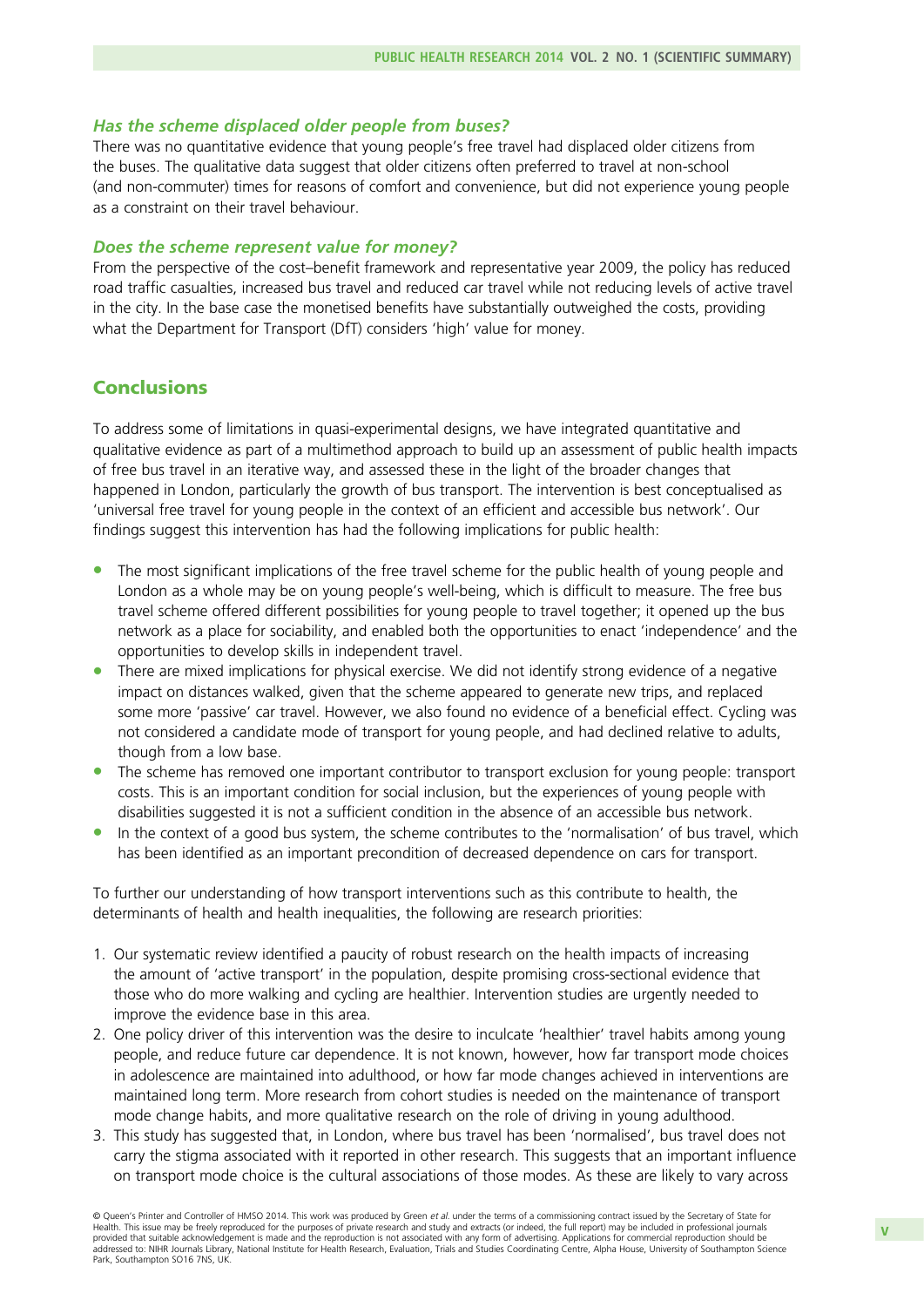populations, and over time, more research is needed on how environments, policies and cultures interact to make (for instance) walking, cycling or public transport use more or less common across population groups. More research is also needed on how public transport provision alters young people's orientations to, and use of, car transport.

4. The economic cost–benefit analysis (CBA) relied on monetised benefits from the scheme which are based on standard adult values. To inform economic evaluations in the area of transport and health, more research is needed on how differences in value of a statistical life for children might affect cost–benefit calculations.

## Funding

Funding for this study was provided by the Public Health Research programme of the National Institute for Health Research.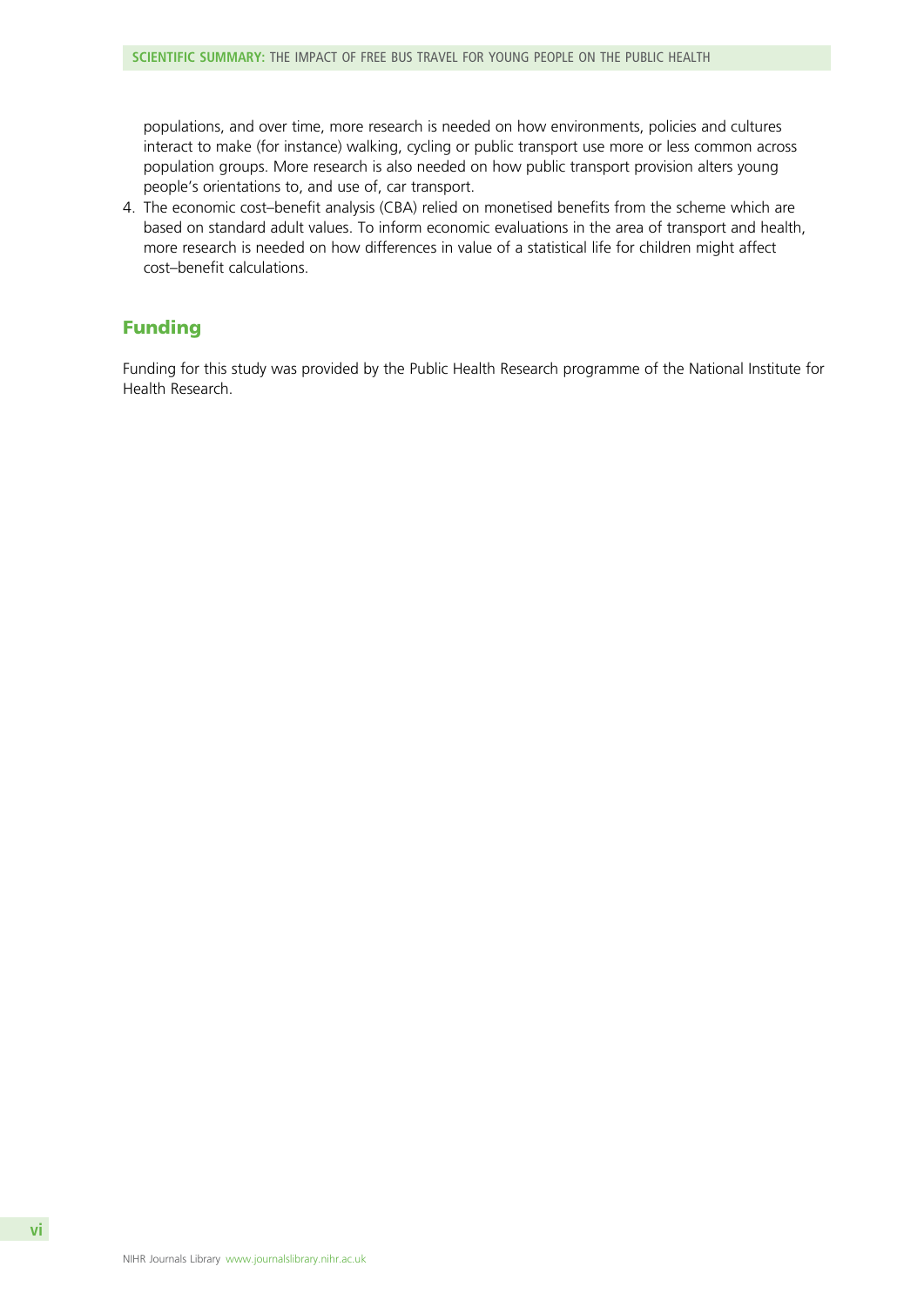# Public Health Research

ISSN ISSN 2050-4381 (Print)

ISSN ISSN 2050-439X (Online)

This journal is a member of and subscribes to the principles of the Committee on Publication Ethics (COPE) (www.publicationethics.org/).

Editorial contact: nihredit@southampton.ac.uk

The full PHR archive is freely available to view online at www.journalslibrary.nihr.ac.uk/phr. Print-on-demand copies can be purchased from the report pages of the NIHR Journals Library website: www.journalslibrary.nihr.ac.uk

### Criteria for inclusion in the Public Health Research journal

Reports are published in Public Health Research (PHR) if (1) they have resulted from work for the PHR programme, and (2) they are of a sufficiently high scientific quality as assessed by the reviewers and editors.

Reviews in Public Health Research are termed 'systematic' when the account of the search, appraisal and synthesis methods (to minimise biases and random errors) would, in theory, permit the replication of the review by others.

#### PHR programme

The Public Health Research (PHR) programme, part of the National Institute for Health Research (NIHR), evaluates public health interventions, providing new knowledge on the benefits, costs, acceptability and wider impacts of non-NHS interventions intended to improve the health of the public and reduce inequalities in health. The scope of the programme is multi-disciplinary and broad, covering a range of interventions that improve public health. The Public Health Research programme also complements the NIHR Health Technology Assessment programme which has a growing portfolio evaluating NHS public health interventions.

For more information about the PHR programme please visit the website: www.phr.nihr.ac.uk/

#### This report

The research reported in this issue of the journal was funded by the PHR programme as project number 09/3001/13. The contractual start date was in February 2010. The final report began editorial review in August 2012 and was accepted for publication in March 2013. The authors have been wholly responsible for all data collection, analysis and interpretation, and for writing up their work. The PHR editors and production house have tried to ensure the accuracy of the authors' report and would like to thank the reviewers for their constructive comments on the final report document. However, they do not accept liability for damages or losses arising from material published in this report.

This report presents independent research funded by the National Institute for Health Research (NIHR). The views and opinions expressed by authors in this publication are those of the authors and do not necessarily reflect those of the NHS, the NIHR, NETSCC, the PHR programme or the Department of Health. If there are verbatim quotations included in this publication the views and opinions expressed by the interviewees are those of the interviewees and do not necessarily reflect those of the authors, those of the NHS, the NIHR, NETSCC, the PHR programme or the Department of Health.

© Queen's Printer and Controller of HMSO 2014. This work was produced by Green et al. under the terms of a commissioning contract issued by the Secretary of State for Health. This issue may be freely reproduced for the purposes of private research and study and extracts (or indeed, the full report) may be included in professional journals provided that suitable acknowledgement is made and the reproduction is not associated with any form of advertising. Applications for commercial reproduction should be addressed to: NIHR Journals Library, National Institute for Health Research, Evaluation, Trials and Studies Coordinating Centre, Alpha House, University of Southampton Science Park, Southampton SO16 7NS, UK.

Published by the NIHR Journals Library (www.journalslibrary.nihr.ac.uk), produced by Prepress Projects Ltd, Perth, Scotland (www.prepress-projects.co.uk).